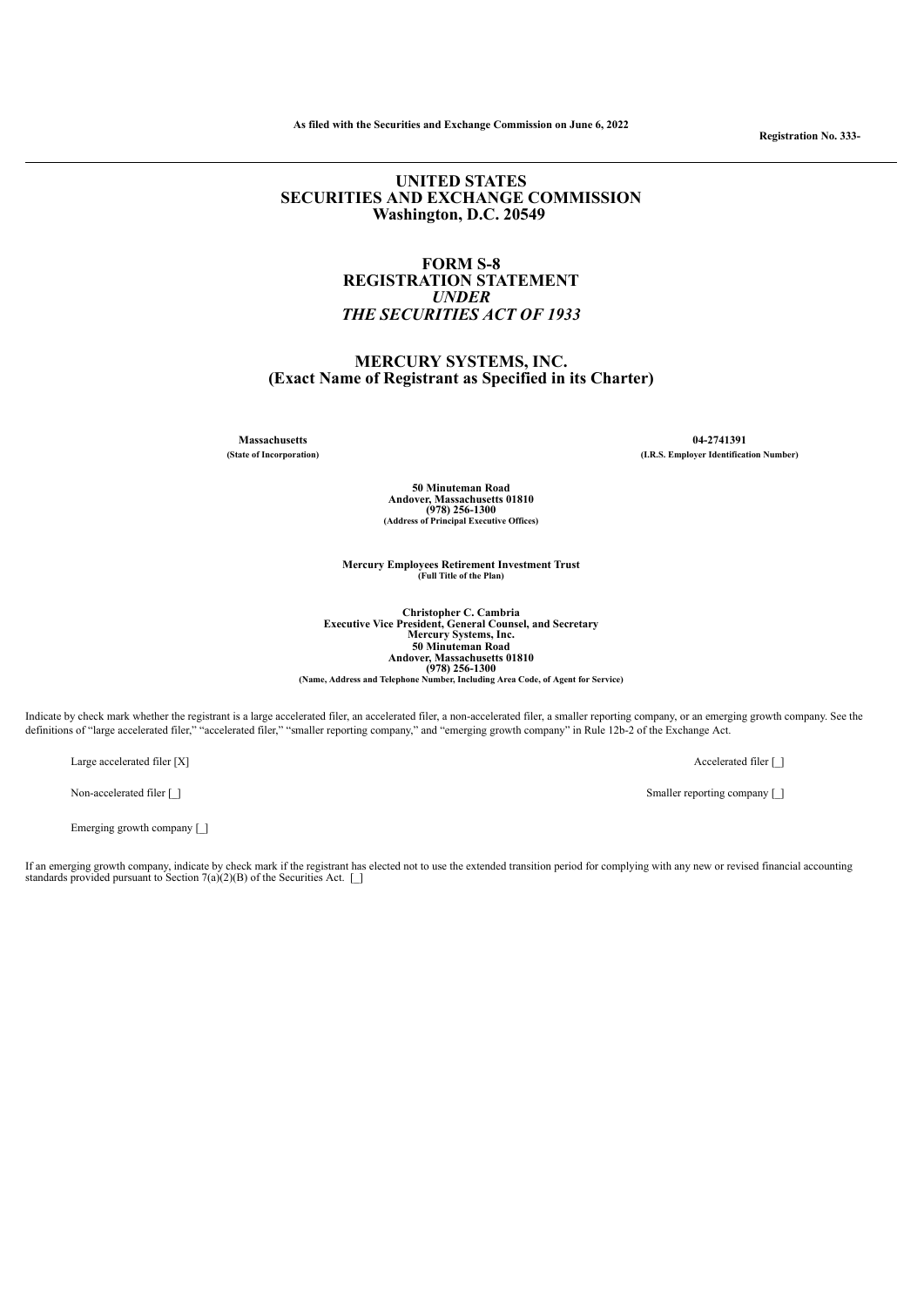#### **EXPLANATORY NOTE**

This Registration Statement is being filed solely for the purpose of registering 450,000 shares of common stock, par value \$0.01 per share ("Common Stock"), of Mercury Systems, Inc. (the "Company") for matching contributions to participants under the Mercury Employees Retirement Investment Trust (the "401(k) Plan").

#### **PART I**

#### **INFORMATION REQUIRED IN THE SECTION 10(A) PROSPECTUS**

## **ITEMS 1 AND 2.**

The documents containing the information for the 401(k) Plan specified by Part I of this Registration Statement will be sent or given to the employees as specified by Rule 428(b)(1) of the Securities Act of 1933, as amended (the "Securities Act"). Such documents need not be filed with the Commission either as a part of this Registration Statement or as prospectuses or prospectus supplements pursuant to Rule 424 of the Securities Act. Such documents and the documents incorporated by reference pursuant to Item 3 of Part II of this Registration Statement, taken together, constitute a prospectus for this Registration Statement.

#### **PART II**

#### **INFORMATION REQUIRED IN THE REGISTRATION STATEMENT**

#### **ITEM 3. INCORPORATION OF DOCUMENTS BY REFERENCE.**

The following documents are incorporated herein by reference:

- (a) The Company's Annual Report on Form 10-K for the fiscal year ended July 2, 2021, as filed with the Commission on August 17, 2021;
- (b) The Company's Definitive Proxy Statement on Schedule 14A, as filed with the Commission on September 9, 2021, as amended by the Revised Definitive Proxy Soliciting Materials on Schedule DEFR 14A filed with the Commission on September 14, 2021, to the extent specifically incorporated by reference into the Company's Annual Report on Form 10-K for the fiscal year ended July 2, 2021;
- (c) The Company's Quarterly Reports on Form 10-Q for the fiscal quarter ended October 1, 2021, as filed with the Commission on November 9, 2021, for the fiscal quarter ended December 31, as 2021 filed with the Commission on February 8, 2022, and for the fiscal quarter ended April 1, 2022, as filed with the Commission on May 10, 2022;
- (d) The Company's Current Reports on Form 8-K filed with the Commission on August 3, 2021 (Items 2.05 and 5.02 only), November 1, 2021, December 29, 2021, and February 28, 2022;
- (e) The description of the Company's Common Stock contained in the Company's Registration Statement on Form 8-A dated January 7, 1998, as updated by Exhibit 4.2 to the Company's Annual Report on Form 10-K for the fiscal year ended July 3, 2020, as filed with the Commission on August 18, 2020; and
- (f) The description of the Company's preferred stock purchase rights contained in the Company's Current Report on Form 8-K filed with the Commission on December 29, 2021.

All documents subsequently filed by the Company pursuant to Sections 13(a), 13(c), 14, and 15(d) of the Securities Exchange Act of 1934, as amended, prior to the filing of a post-effective amendment which indicates that all securities offered hereby have been sold or that deregisters all securities then remaining unsold, shall be deemed to be incorporated by reference herein and to be a part hereof from the date of the filing of such documents.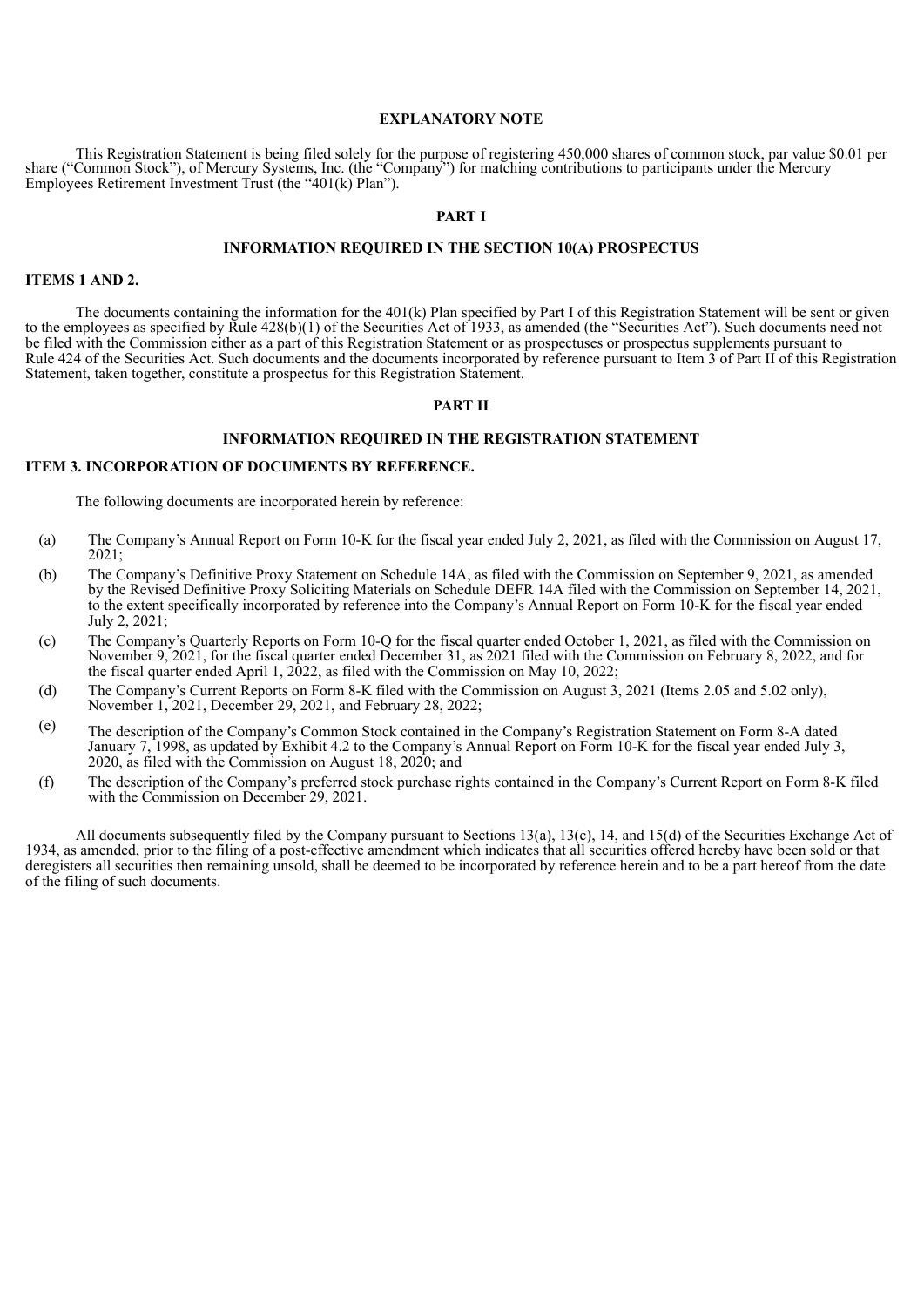## **ITEM 4. DESCRIPTION OF SECURITIES.**

Not applicable.

#### **ITEM 5. INTERESTS OF NAMED EXPERTS AND COUNSEL.**

The validity of the Common Stock offered under this Registration Statement will be passed upon for the Company by Morgan, Lewis & Bockius LLP, Boston, Massachusetts. Morgan, Lewis & Bockius LLP does not have a substantial interest, direct or indirect, in the Company.

# **ITEM 6. INDEMNIFICATION OF DIRECTORS AND OFFICERS.**

Section 2.02(b)(4) of Chapter 156D of the Massachusetts General Laws allows a corporation to eliminate or limit the personal liability of a director of a corporation to the corporation or its shareholders for monetary damages for a breach of fiduciary duty as a director notwithstanding any provision of law imposing such liability, except where the director breached his duty of loyalty, failed to act in good faith, engaged in intentional misconduct or knowingly violated a law, authorized the payment of an improper distribution or obtained an improper personal benefit. The Company has included a similar provision in its articles of organization.

Section 8.51(a) of Chapter 156D of the Massachusetts General Laws provides that a corporation may indemnify its directors against expenses (including attorneys' fees), judgments, fines and amounts paid in settlement reasonably incurred in connection with any litigation or other legal proceeding brought against any director by virtue of his position as a director of the corporation unless he is deemed to have not acted in good faith in the reasonable belief that his action was in the best interest of the corporation. As noted below, the Company has provided for director indemnification in its articles of organization and bylaws.

Section 8.52 of Chapter 156D of the Massachusetts General Laws provides that a corporation must indemnify a director who is wholly successful, on the merits or otherwise, in the defense of any proceeding to which the director was a party because he was a director of the corporation against reasonable expenses incurred by him in connection with the proceeding.

Section 8.56(a) of Chapter 156D of the Massachusetts General Laws ("Section 8.56") provides that a corporation may indemnify its officers to the same extent as its directors and, for officers that are not directors, to the extent provided by (i) the articles of organization, (ii) the bylaws, (iii) a resolution of the board of directors or (iv) a contract. In all instances, the extent to which a corporation provides indemnification to its officers under Section 8.56 is optional. As noted below, the Company has provided for officer indemnification in its bylaws.

The Company's bylaws, as amended, provide that the Company shall indemnify its directors and the officers that have been appointed by the Board of Directors to the fullest extent permitted by law.

The Company maintains directors' and officers' liability insurance.

The Company has entered into indemnification agreements with its directors. The indemnification agreements require, among other matters, that the Company indemnify its directors to the fullest extent provided by law and advance to directors certain expenses, subject to reimbursement if it is subsequently determined that indemnification is not permitted.

#### **ITEM 7. EXEMPTION FROM REGISTRATION CLAIMED.**

None.

#### **ITEM 8. EXHIBITS.**

See the Exhibit Index attached hereto.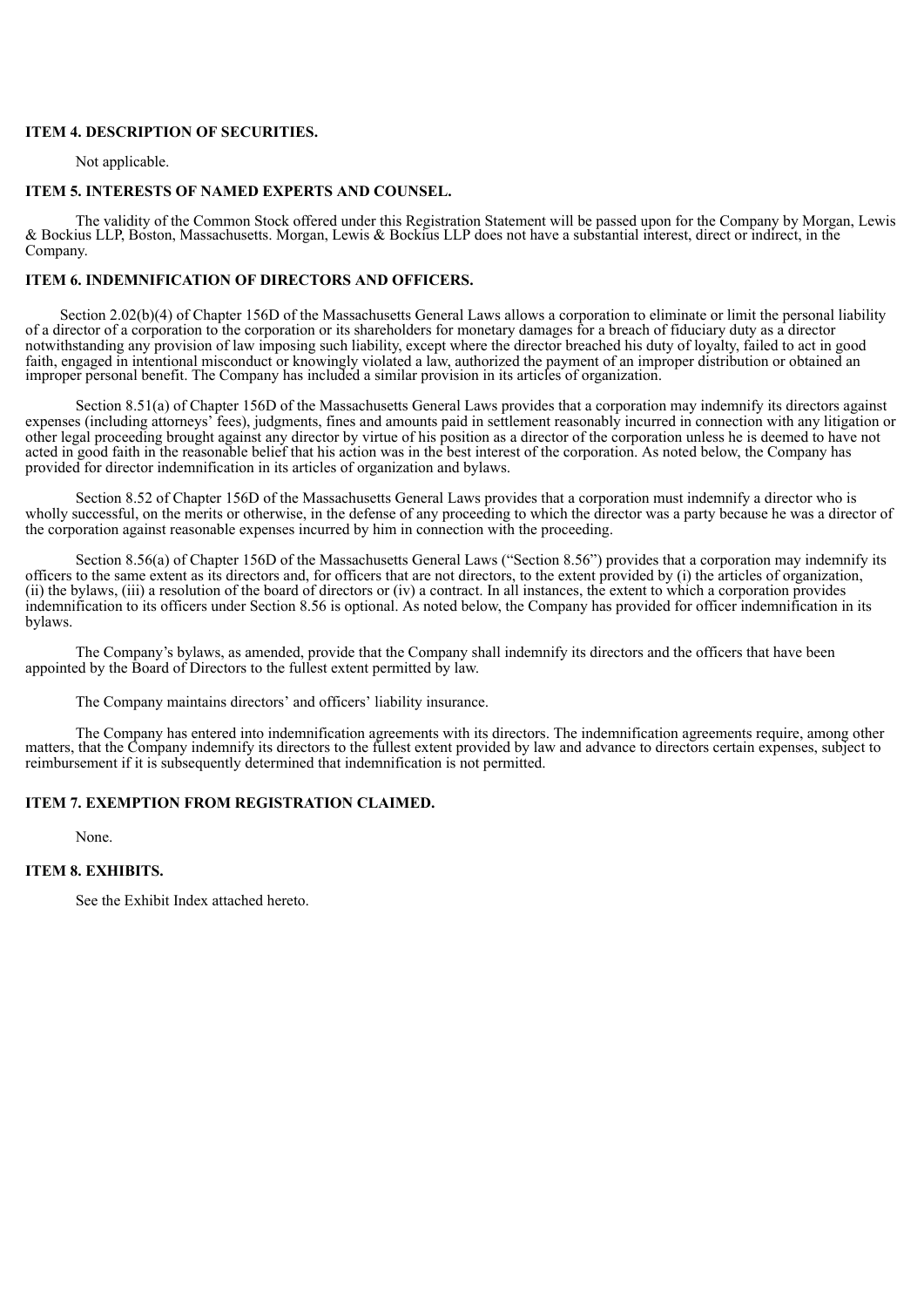## **ITEM 9. UNDERTAKINGS.**

(a) The undersigned Registrant hereby undertakes:

(1) To file, during any period in which offers or sales are being made, a post-effective amendment to this registration statement:

(i) to include any prospectus required by Section  $10(a)(3)$  of the Securities Act;

(ii) to reflect in the prospectus any facts or events arising after the effective date of this registration statement (or the most recent posteffective amendment thereof) which, individually or in the aggregate, represent a fundamental change in the information set forth in this registration statement. Notwithstanding the foregoing, any increase or decrease in volume of securities offered (if the total dollar value of securities offered would not exceed that which was registered) and any deviation from the low or high end of the estimated maximum offering range may be reflected in the form of prospectus filed with the Commission pursuant to Rule 424(b) if, in the aggregate, the changes in volume and price represent no more than 20 percent change in the maximum aggregate offering price set forth in the "Calculation of Registration Fee" table in the effective registration statement; and

(iii) to include any material information with respect to the plan of distribution not previously disclosed in the registration statement or any material change to that information in the registration statement;

provided, however, that paragraphs  $(a)(1)(i)$  and  $(a)(1)(ii)$  above do not apply if the registration statement is on Form S-8 and the information required to be included in a post-effective amendment by those paragraphs is contained in reports filed with or furnished to the Commission by the Registrant pursuant to Section 13 or Section 15(d) of the Exchange Act that are incorporated by reference in this registration statement.

(2) That, for the purpose of determining any liability under the Securities Act, each such post-effective amendment shall be deemed to be a new registration statement relating to the securities offered therein, and the offering of such securities at that time shall be deemed to be the initial bona fide offering thereof.

(3) To remove from registration by means of a post-effective amendment any of the securities being registered which remain unsold at the termination of the offering.

(b) The undersigned Registrant hereby undertakes that, for purposes of determining any liability under the Securities Act, each filing of the Registrant's annual report pursuant to Section 13(a) or 15(d) of the Exchange Act (and, where applicable, each filing of an employee benefit plan's annual report pursuant to Section 15(d) of the Exchange Act) that is incorporated by reference in this registration statement shall be deemed to be a new registration statement relating to the securities offered therein, and the offering of such securities at that time shall be deemed to be the initial bona fide offering thereof.

(c) Insofar as indemnification for liabilities arising under the Securities Act may be permitted to directors, officers and controlling persons of the Registrant pursuant to the foregoing provisions, or otherwise, the Registrant has been advised that in the opinion of the Commission such indemnification is against public policy as expressed in the Securities Act and is, therefore, unenforceable. In the event that a claim for indemnification against such liabilities (other than the payment by the Registrant of expenses incurred or paid by a director, officer or controlling person of the Registrant in the successful defense of any action, suit or proceeding) is asserted by such director, officer or controlling person in connection with the securities being registered, the Registrant will, unless in the opinion of its counsel the matter has been settled by controlling precedent, submit to a court of appropriate jurisdiction the question whether such indemnification by it is against public policy as expressed in the Securities Act and will be governed by the final adjudication of such issue.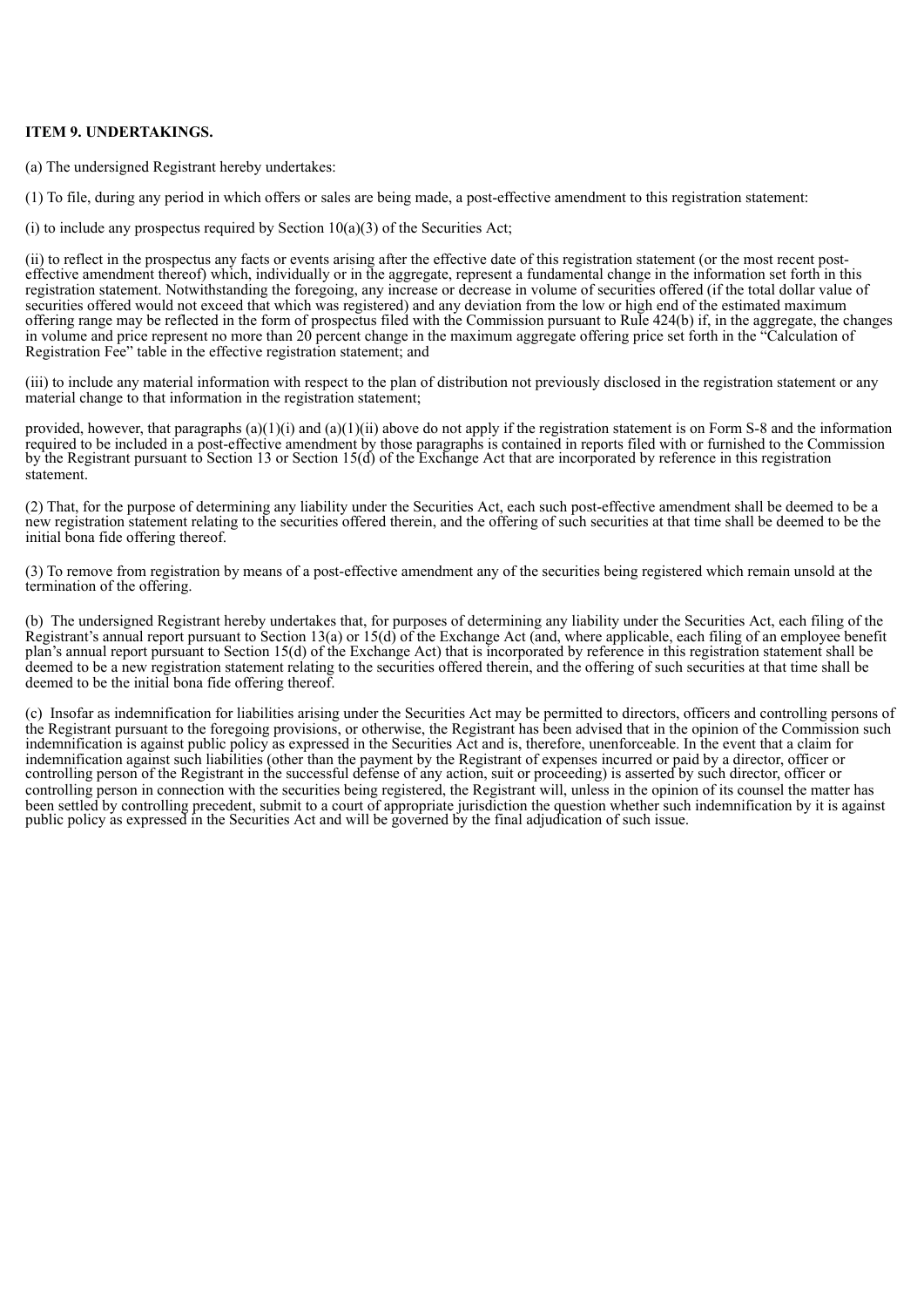#### **SIGNATURES**

Pursuant to the requirements of the Securities Act of 1933, the registrant certifies that it has reasonable grounds to believe that it meets all of the requirements for filing on Form S-8 and has duly caused this Registration Statement to be signed on its behalf by the undersigned, thereunto duly authorized, in the Town of Andover, the Commonwealth of Massachusetts on this 6th day of June, 2022.

MERCURY SYSTEMS, INC.

By: /s/ Michael D. Ruppert Michael D. Ruppert Executive Vice President, Chief Financial Officer, and Treasurer

#### **Power of Attorney**

KNOW ALL MEN BY THESE PRESENTS that each person whose signature appears below constitutes and appoints Mark Aslett, Christopher C. Cambria, and Michael D. Ruppert as his or her true and lawful attorneys-in-fact and agents, each acting alone, with full powers of substitution and resubstitution, for him or her or in his or her name, place and stead, in any and all capacities to sign any and all amendments or post-effective amendments to this Registration Statement (or any Registration Statement for the same offering that is to be effective upon filing pursuant to Rule 462(b) under the Securities Act of 1933), and to file the same, with all exhibits thereto, and other documents in connection therewith, with the Securities and Exchange Commission, granting unto said attorneys-in-fact and agents, each acting alone, full power and authority to do and perform each and every act and thing requisite or necessary to be done in and about the premises, as fully to all intents and purposes as he or she might or could do in person, hereby ratifying and confirming all that said attorneysin-fact and agents, each acting alone, or his or her substitute or substitutes, may lawfully do or cause to be done by virtue hereof.

Pursuant to the requirements of the Securities Act of 1933, this Registration Statement has been signed by the following persons in the capacities and on the dates indicated.

| Signature                                        | Title                                                                                             | Date         |
|--------------------------------------------------|---------------------------------------------------------------------------------------------------|--------------|
| /s/ Mark Aslett<br>Mark Aslett                   | President, Chief Executive Officer, and Director (Principal<br>Executive Officer)                 | June 6, 2022 |
| /s/ Michael D. Ruppert<br>Michael D. Ruppert     | Executive Vice President, Chief Financial Officer, and<br>Treasurer (Principal Financial Officer) | June 6, 2022 |
| /s/ Michelle M. McCarthy<br>Michelle M. McCarthy | Vice President, Chief Accounting Officer (Principal<br>Accounting Officer)                        | June 6, 2022 |
| /s/ William K. O'Brien<br>William K. O'Brien     | Chairman of the Board of Directors                                                                | June 6, 2022 |
| /s/ James K. Bass<br>James K. Bass               | Director                                                                                          | June 6, 2022 |
| /s/ Orlando P. Carvalho<br>Orlando P. Carvalho   | Director                                                                                          | June 6, 2022 |
| /s/ Michael A. Daniels<br>Michael A. Daniels     | Director                                                                                          | June 6, 2022 |
| /s/ Lisa S. Disbrow<br>Lisa S. Disbrow           | Director                                                                                          | June 6, 2022 |
| /s/ Mary Louise Krakauer<br>Mary Louise Krakauer | Director                                                                                          | June 6, 2022 |
| /s/ Barry R. Nearhos<br>Barry R. Nearhos         | Director                                                                                          | June 6, 2022 |
| /s/ Debora A. Plunkett<br>Debora A. Plunkett     | Director                                                                                          | June 6, 2022 |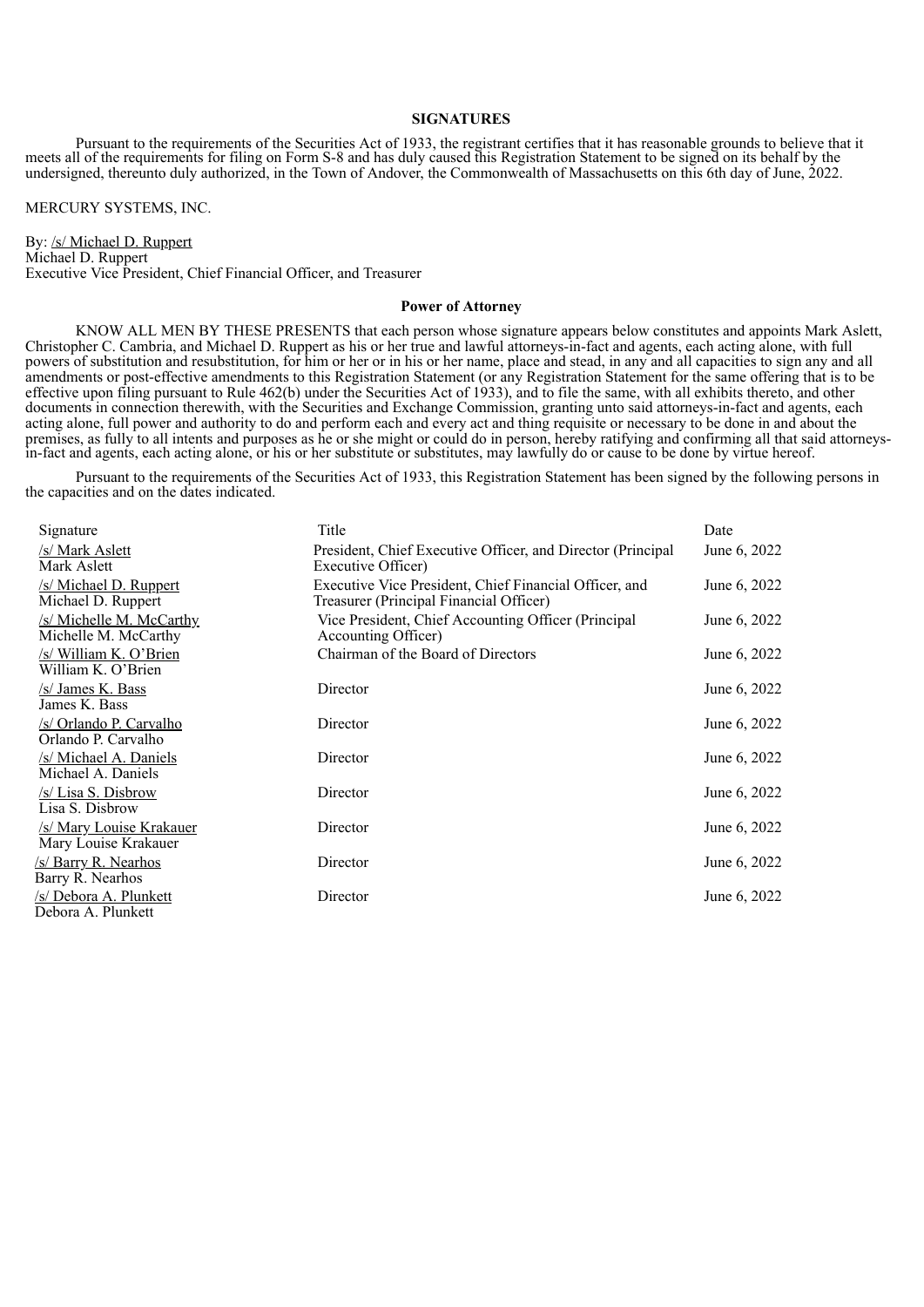# **Exhibit Index**

| Exhibit | Description                                                                                                                                                           |
|---------|-----------------------------------------------------------------------------------------------------------------------------------------------------------------------|
| 4.1     | Articles of Organization (incorporated herein by reference to Exhibit 3.1.1 of the Company's Annual Report on Form 10-                                                |
|         | K for the fiscal year ended June 30, 2009)                                                                                                                            |
| 4.2     | Articles of Amendment (incorporated herein by reference to Exhibit 3.1.2 of the Company's Annual Report on Form 10-                                                   |
|         | K for the fiscal year ended June 30, 2010)                                                                                                                            |
| 4.3     | Articles of Amendment (incorporated herein by reference to Exhibit 1 of the Company's Registration Statement on Form                                                  |
|         | 8-A filed with the Commission on December 15, 2005)                                                                                                                   |
| 4.4     | Articles of Amendment (incorporated herein by reference to Exhibit 3.1 of the Company's Current Report on Form 8-K<br>filed with the Commission on November 13, 2012) |
| 4.5     |                                                                                                                                                                       |
|         | Articles of Amendment (incorporated herein by reference to Exhibit 3.1 of the Company's Current Report on Form 8-K<br>filed with the Commission on June 30, 2015)     |
| 4.6     | Articles of Amendment (incorporated herein by reference to Exhibit 3.1 of the Company's Current Report on Form 8-K                                                    |
|         | filed with the Commission on December 29, 2021)                                                                                                                       |
| 4.7     | By-laws, amended and restated effective July 28, 2020 (incorporated herein by reference to Exhibit 3.1 of the Company's                                               |
|         | Current Report on Form 8-K filed with the Commission on July 31, 2020)                                                                                                |
| 4.8     | Rights Agreement, dated as of December 27, 2021, between the Company and Computershare Trust Company, N.A.                                                            |
|         | (incorporated herein by reference to Exhibit 4.1 of the Company's Current Report on Form 8-K filed with the                                                           |
|         | Commission on December 29, 2021)                                                                                                                                      |
| $5.1*$  | Opinion of Morgan, Lewis & Bockius LLP                                                                                                                                |
| $23.1*$ | <b>Consent of KPMG LLP</b>                                                                                                                                            |
| 23.2    | Consent of Morgan, Lewis & Bockius LLP (contained in the opinion filed as Exhibit 5.1 to this Registration Statement)                                                 |
| 24.1    | Power of Attorney (included in signature page to this Registration Statement)                                                                                         |
| $107*$  | <b>Calculation of Filing Fee Table</b>                                                                                                                                |
| $\ast$  | Filed herewith                                                                                                                                                        |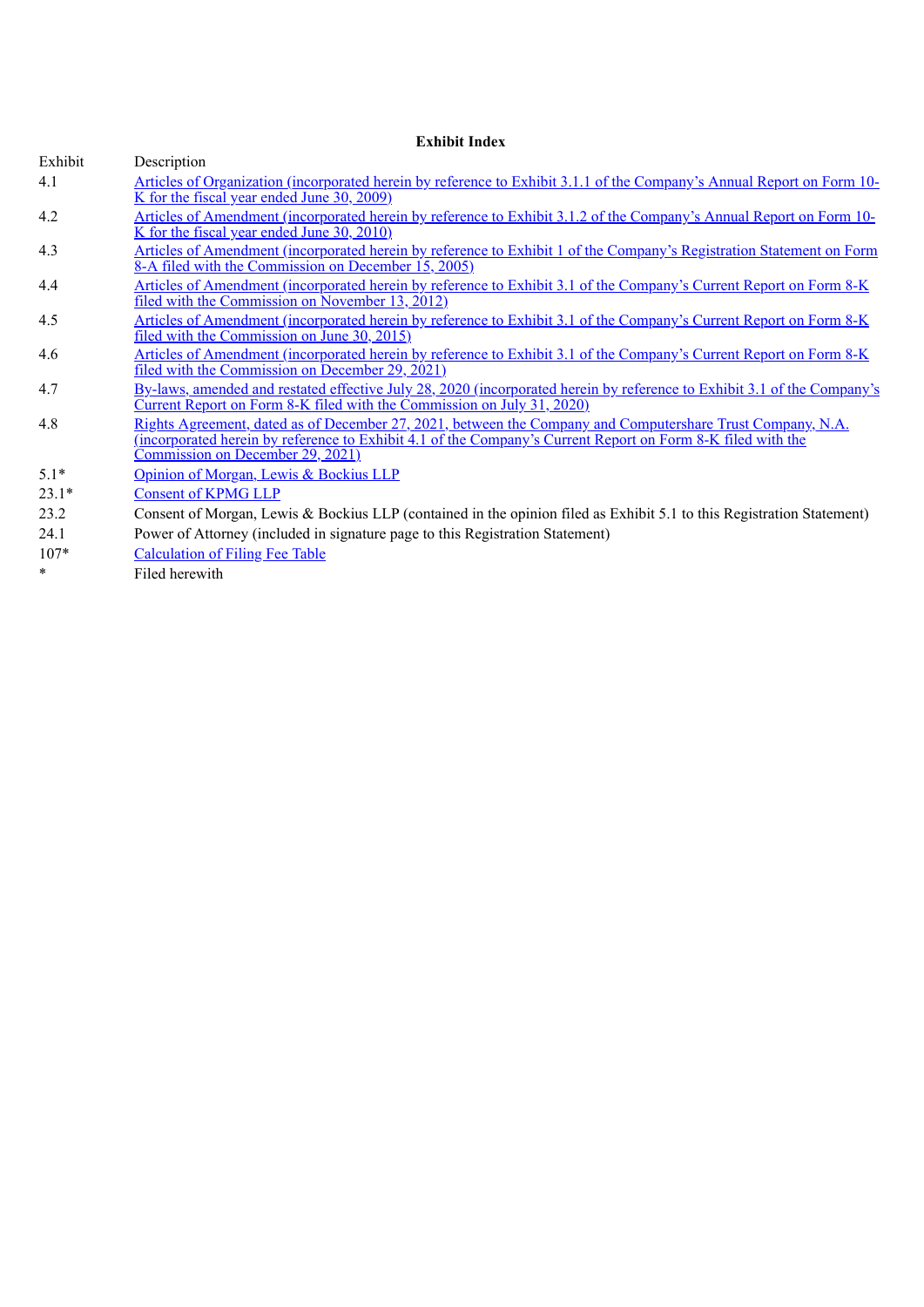## **Calculation of Filing Fee Tables**

# **FORM S-8**

#### <span id="page-6-0"></span>**Registration Statement Under the Securities Act of 1933 (Form Type)**

#### **Mercury Systems, Inc. (Exact Name of the Registrant as Specified in its Charter)**

| <b>Table 1: Newly</b><br><b>Registered Securities</b> |                                                                    |                                |                                 |                                                                            |                                                  |                 |                               |  |  |
|-------------------------------------------------------|--------------------------------------------------------------------|--------------------------------|---------------------------------|----------------------------------------------------------------------------|--------------------------------------------------|-----------------|-------------------------------|--|--|
| <b>Security</b><br><b>Type</b>                        | <b>Security Class Title</b>                                        | <b>Fee Calculation</b><br>Rule | Amount<br><b>Registered</b> (1) | <b>Proposed</b><br><b>Maximum</b><br><b>Offering Price</b><br>Per Share(2) | <b>Maximum</b><br>aggregate<br>offering<br>price | <b>Fee Rate</b> | Amount of<br>registration fee |  |  |
| Equity                                                | Common stock, par<br>value \$0.01 per share $ 457(c)$ and $457(h)$ |                                | 450,000                         | \$60.75                                                                    | \$27,337,500                                     | 0.0000927       | \$2,534.19                    |  |  |
| <b>Total Offering Amounts</b>                         |                                                                    |                                |                                 | \$27,337,500                                                               |                                                  | \$2,534.19      |                               |  |  |
| <b>Total Fee Offsets</b>                              |                                                                    |                                |                                 |                                                                            |                                                  | \$0.00          |                               |  |  |
| <b>Net Fee Due</b>                                    |                                                                    |                                |                                 |                                                                            |                                                  | \$2,534.19      |                               |  |  |

(1) This registration statement also covers preferred stock purchase rights (the "Rights") which are presently attached to and trade with the registrant's common stock. Any value attributed to the Rights is reflected in the market price of the common stock.

(2) Calculated in accordance with Rule 457(c) and (h) under the Securities Act solely for the purpose of determining the amount of the registration fee, based on the average of the high and low prices of our Common Stock on the Nasdaq Global Select Market on June 1, 2022.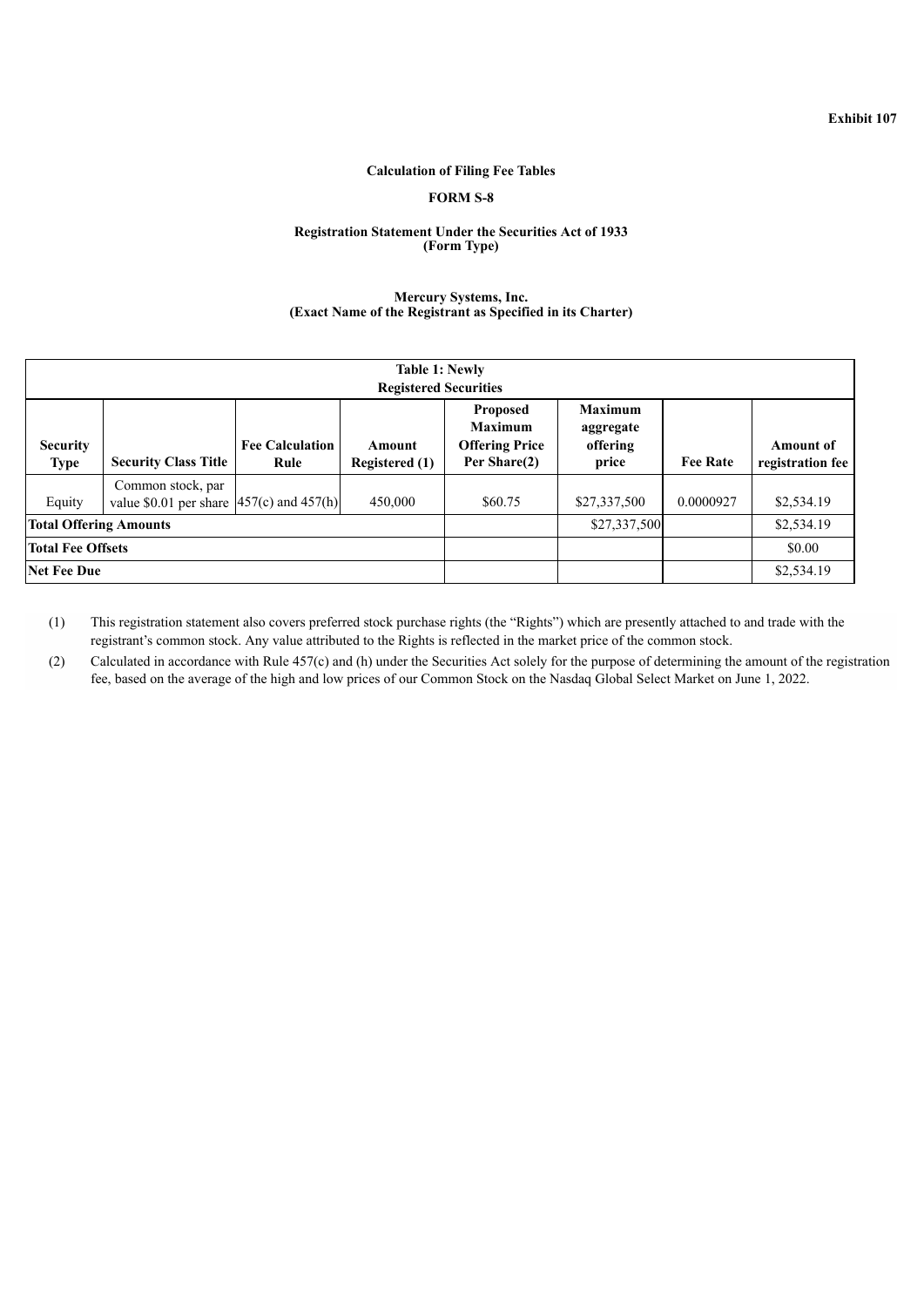# <span id="page-7-0"></span>**Morgan Lewis**

Mercury Systems, Inc. 50 Minuteman Road Andover, Massachusetts 01810

# Re: Registration Statement on Form S-8

Ladies and Gentlemen:

This opinion is furnished in connection with the registration, pursuant to a Registration Statement on Form S-8 under the Securities Act of 1933, as amended (the "Securities Act"), to be filed with the Securities and Exchange Commission on or about June 6, 2022 (the "Registration Statement"), of 450,000 shares (the "Shares") of common stock, par value \$0.01 per share of Mercury Systems, Inc., a Massachusetts corporation (the "Company"), which are or will be issuable under the Mercury Employee Retirement Investment Trust (the "Plan").

We have acted as counsel to the Company in connection with the foregoing registration of the Shares. We have examined and relied upon originals or copies of such records, instruments, certificates, memoranda, and other documents as we have deemed necessary or advisable for purposes of this opinion and have assumed, without independent inquiry, the accuracy of those documents. In that examination, we have assumed the genuineness of all signatures, the conformity to the originals of all documents reviewed by us as copies and the authenticity and completeness of all original documents reviewed by us in original or copy form. We have further assumed that all Shares issued or to be issued pursuant to the Plan were or will be validly issued in accordance with the terms of the Plan.

This opinion is limited solely to the substantive laws of the Commonwealth of Massachusetts.

Based upon and subject to the foregoing, we are of the opinion that, upon the issuance and the delivery of the Shares in accordance with the terms of the Plan, the Shares will be validly issued, fully paid, and nonassessable.

We hereby consent to the inclusion of this opinion as Exhibit 5.1 to the Registration Statement. In giving our consent, we do not admit that we are in the category of persons whose consent is required under Section 7 of the Securities Act or the rules and regulations thereunder. In rendering the opinions set forth above, we are opining only to the specific legal issues expressly set forth therein, and no opinion shall be inferred as to any other matter or matters.

Very truly yours,

/s/ MORGAN, LEWIS & BOCKIUS LLP